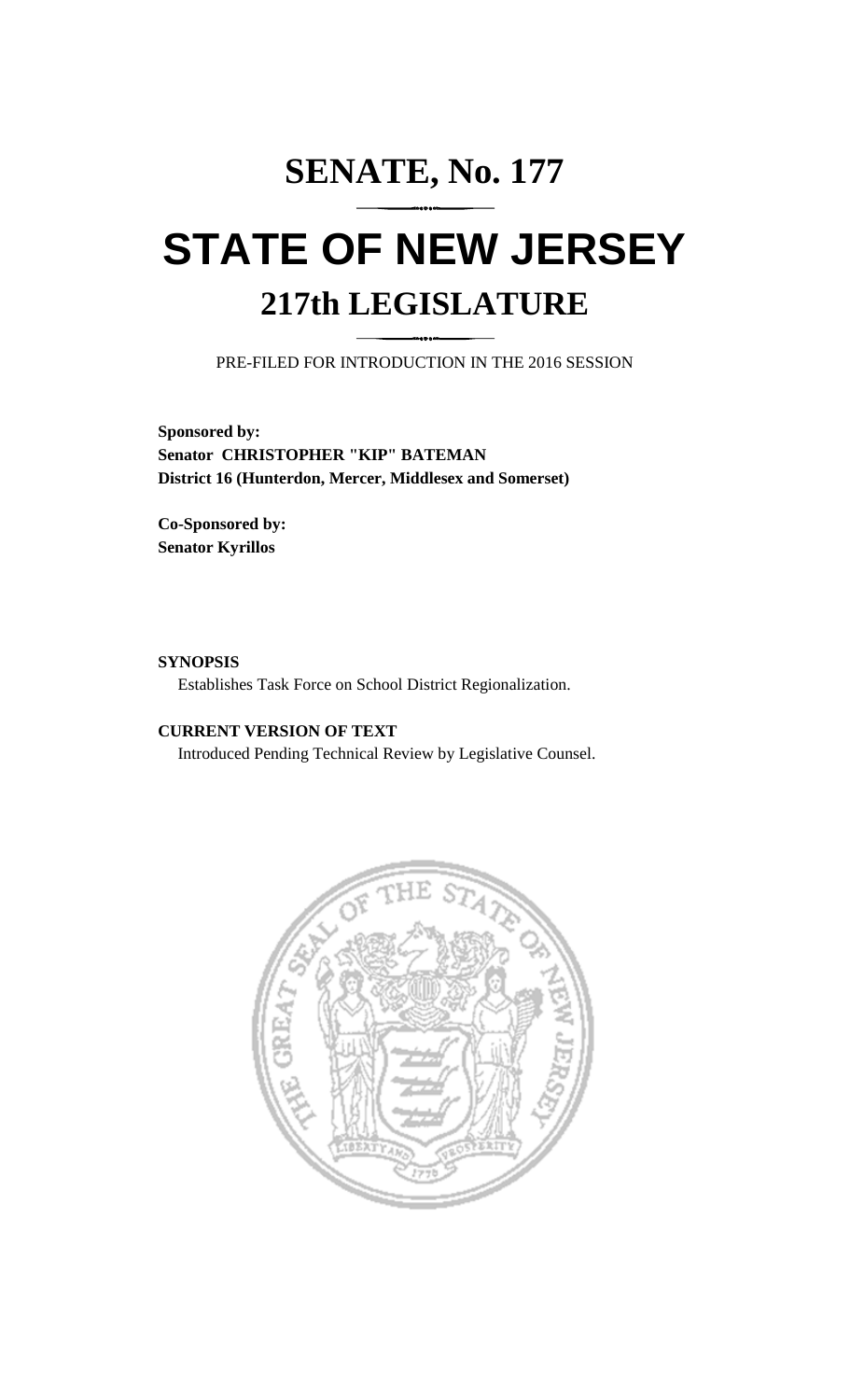$\mathcal{D}_{\mathcal{L}}$ 

 **AN ACT** establishing a Task Force on School District Regionalization.

 **BE IT ENACTED** *by the Senate and General Assembly of the State of New Jersey:*

 1. a. There is established in the Department of Education a Task Force on School District Regionalization. The purpose of the task force is to study and evaluate issues associated with the establishment of new regional school districts in the State.

b. The task force shall consist of the following 16 members:

 (1) the Commissioner of Education, or a designee, who shall serve ex officio;

 (2) 11 members appointed by the Governor, who shall include: an executive county superintendent of schools; a director of special education services in a school district; a superintendent of schools; a school principal; a director of curriculum; one member upon the recommendation of the New Jersey Education Association; one member upon the recommendation of the New Jersey School Boards Association; one member upon the recommendation of the New Jersey Principals and Supervisors Association; one member upon the recommendation of the New Jersey Association of School Administrators; one member upon the recommendation of the Garden State Coalition of Schools; and one person who was directly involved in facilitating the most recent school district regionalization effort in the State;

 (3) one member appointed by the President of the Senate and one member appointed by the Minority Leader of the Senate, both of whom shall be members of the public with demonstrated expertise in issues relating to the work of the task force; and

 (4) one member appointed by the Speaker of the General Assembly and one member appointed by the Minority Leader of the General Assembly, both of whom shall be members of the public with demonstrated expertise in issues relating to the work of the task force.

 c. Appointments to the task force shall be made within 30 days after the effective date of this act. Vacancies in the membership of the task force shall be filled in the same manner as the original appointments were made. Members of the task force shall serve without compensation, but shall be reimbursed for necessary expenditures incurred in the performance of their duties as members of the task force within the limits of funds appropriated or otherwise made available to the task force for its purposes.

 2. The task force shall organize as soon as practicable, but no later than 30 days following the appointment of its members. The task force shall choose a chairperson from among its members and shall appoint a secretary who need not be a member of the task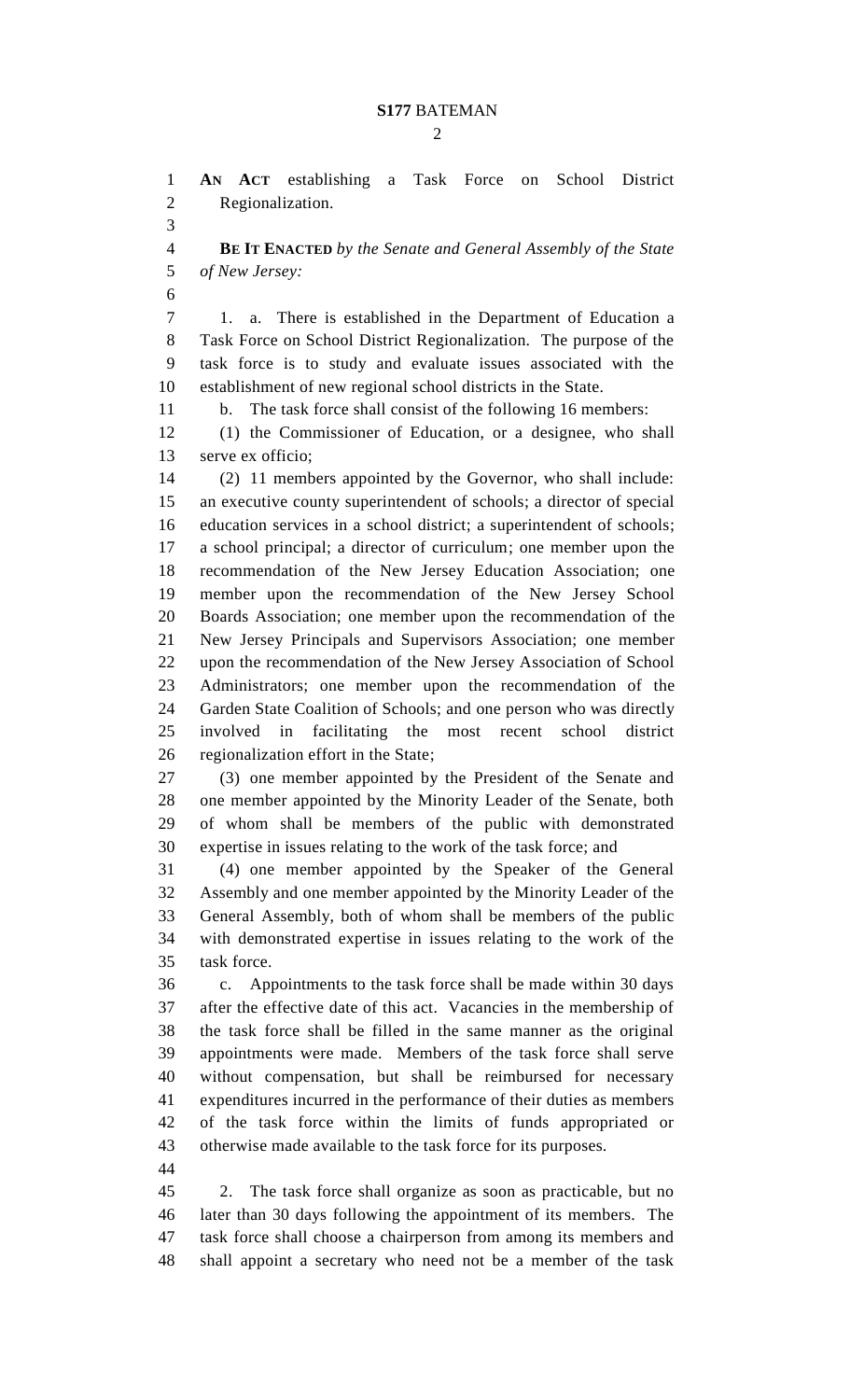force. The presence of 9 members of the task force shall constitute a quorum. The task force may conduct business without a quorum, but may only vote on recommendations when a quorum is present.

 3. The Department of Education shall provide such stenographic, clerical, and other administrative assistants, and such professional staff as the task force requires to carry out its work. The task force also shall be entitled to call to its assistance and avail itself of the services of the employees of any State, county, or municipal department, board, bureau, commission, or agency as it may require and as may be available for its purposes.

 4. The task force shall study and evaluate issues associated with school district regionalization, and make recommendations regarding the provision of regionalization incentives and the elimination of impediments to regionalization. The task force shall: a. review existing research, studies, and data concerning the regionalization of school districts;

 b. consider implementation challenges associated with the regionalization of school districts including, but not limited to, the financing of feasibility studies along with innovative approaches to conduct feasibility studies that may reduce the costs of pursuing regionalization, issues associated with school district governance and financing, and the integration of curriculum, programs, and staff;

 c. identify and review benefits of regionalization including, but not limited to, any potential cost savings, and the ability to establish and offer a wider array of educational programs and services and extracurricular activities; and

 d. identify incentives that may encourage school districts to regionalize and the impediments that discourage school districts from entering into regional school district arrangements.

 5. a. The task force shall issue a final report to the Governor, and to the Legislature pursuant to section 2 of P.L.1991, c.164 (C.52:14-19.1), no later than six months after the task force organizes. The report shall contain the task force's findings and recommendations regarding possible incentives for the establishment of new regional school districts and the elimination of impediments to the creation of regional districts.

 b. The task force shall expire 30 days after the issuance of its final report.

6. This act shall take effect immediately.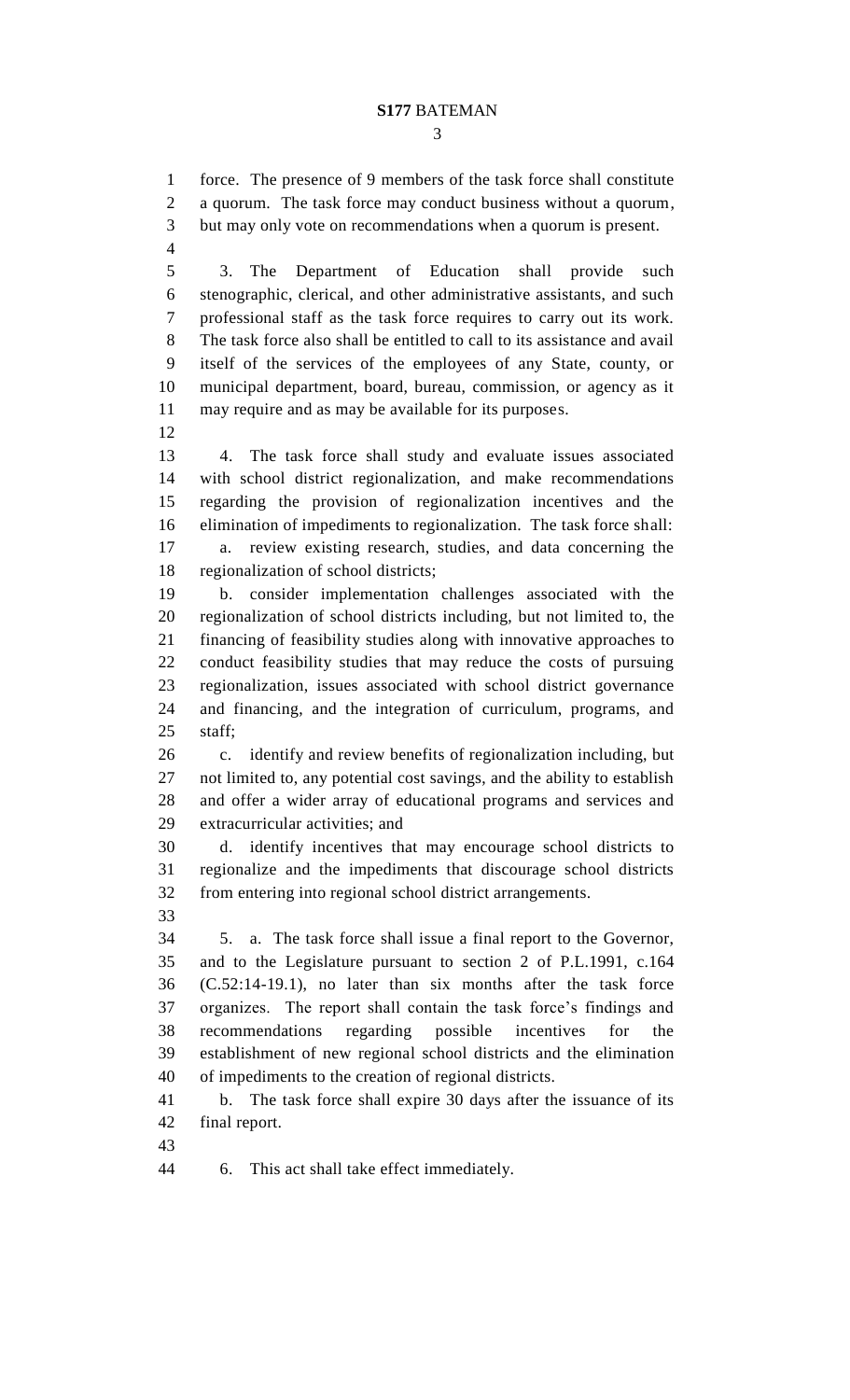#### STATEMENT

 This bill establishes in the Department of Education a 16- member task force to study and evaluate issues associated with school district regionalization. The task force will be comprised of: - the Commissioner of Education;

 - 11 members appointed by the Governor, including an executive county superintendent of schools; a director of special education services in a school district; a superintendent of schools; a school principal; a director of curriculum; one member upon the recommendation on the New Jersey Education Association; one member upon the recommendation of the New Jersey School Boards Association; one member upon the recommendation of the New Jersey Principals and Supervisors Association; one member upon the recommendation of the New Jersey Association of School Administrators; one member upon the recommendation of the Garden State Coalition of Schools; and one person who was directly involved in facilitating the most recent school district regionalization effort in the State;

 - one member appointed by the President of the Senate and one member appointed by the Minority Leader of the Senate, both of whom will be members of the public with demonstrated expertise in issues relating to the work of the task force; and

 - one member appointed by the Speaker of the General Assembly and one member appointed by the Minority Leader of the General Assembly, both of whom will be members of the public with demonstrated expertise in issues relating to the work of the task force.

 The task force will study and evaluate issues associated with school district regionalization, and make recommendations regarding the provision of regionalization incentives and the elimination of impediments to regionalization. The task force will:

 - review existing research, studies, and data concerning the regionalization of school districts;

 - consider implementation challenges associated with the regionalization of school districts including, but not limited to, the financing of feasibility studies along with innovative approaches to conduct feasibility studies that may reduce the costs of pursuing regionalization, issues associated with school district governance and financing, and the integration of curriculum, programs, and staff;

 - identify and review benefits of regionalization including, but not limited to, any potential cost savings, and the ability to establish and offer a wider array of educational programs and services and extracurricular activities; and

 - identify incentives that may encourage school districts to regionalize and the impediments that discourage school districts from entering into regional school district arrangements.